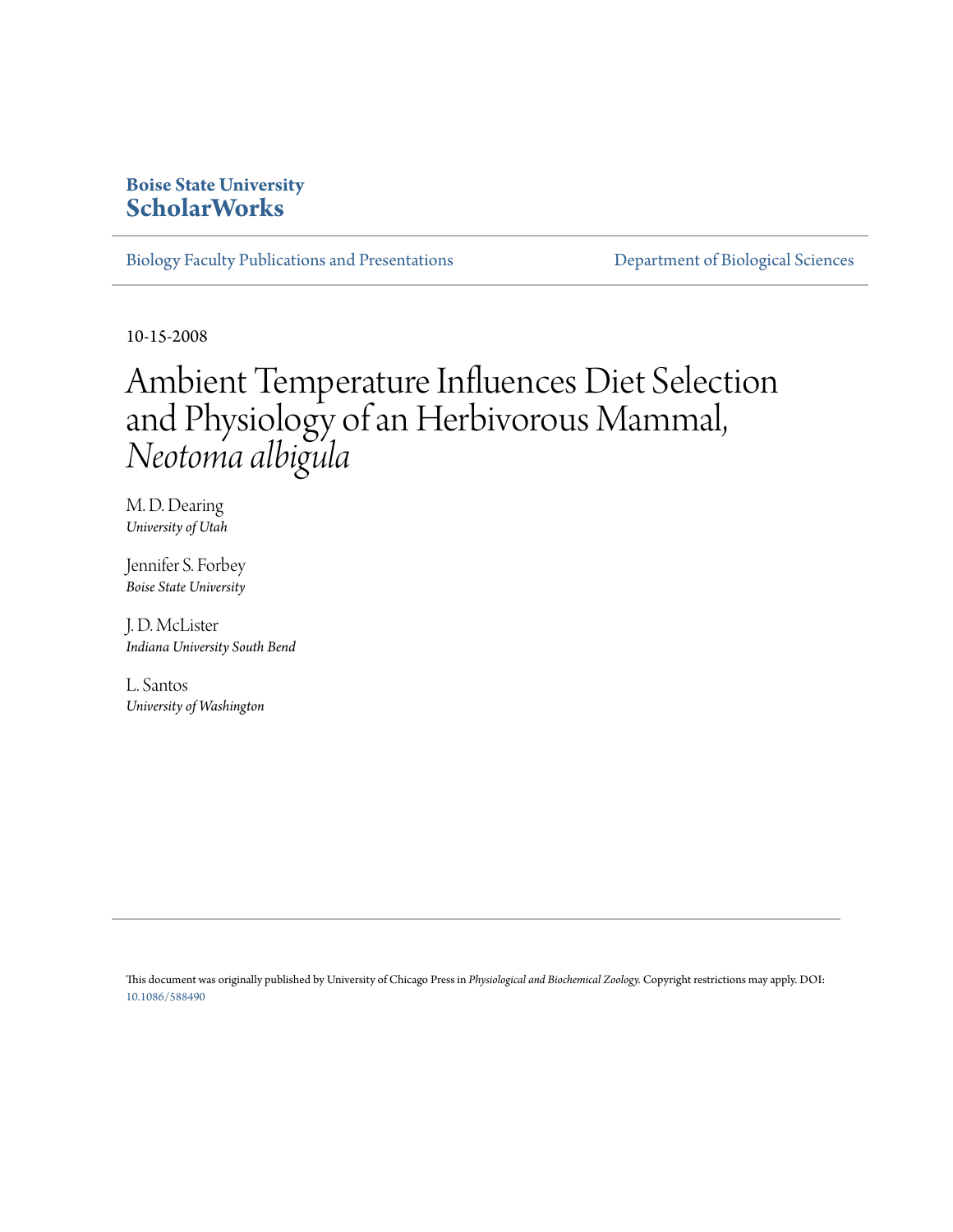## **Ambient Temperature Influences Diet Selection and Physiology of an Herbivorous Mammal,** *Neotoma albigula*

**M. D. Dearing1,**\* **J. S. Forbey2,† J. D. McLister3** L. Santos<sup>4</sup>

<sup>1</sup>Department of Biology, University of Utah, Salt Lake City, Utah 84112; <sup>2</sup>Department of Pharmaceutics and Pharmaceutical Chemistry, University of Utah, Salt Lake City, Utah 84112; <sup>3</sup>Department of Biological Sciences, Indiana University South Bend, South Bend, Indiana 46634; 4 College of Forest Resources, University of Washington, Seattle, Washington 98195

Accepted 3/20/2008; Electronically Published 10/16/2008

#### **ABSTRACT**

The whitethroat woodrat (*Neotoma albigula*) eats juniper (*Juniperus monosperma*), but the amount of juniper in its diet varies seasonally. We tested whether changes in juniper consumption are due to changes in ambient temperature and what the physiological consequences of consuming plant secondary compounds (PSCs) at different ambient temperatures might be. Woodrats were acclimated to either 20°C or 28°C. Later, they were given two diets to choose from (50% juniper and a nontoxic control) for 7 d. Food intake, resting metabolic rate (RMR), and body temperature  $(T<sub>b</sub>)$  were measured over the last 2 d. Woodrats at 28°C ate significantly less juniper, both proportionally and absolutely, than woodrats at 20°C. RMRs were higher for woodrats consuming juniper regardless of ambient temperature, and  $T<sub>b</sub>$  was higher for woodrats consuming juniper at 28°C than for woodrats eating control diet at 28°C. Thus, juniper consumption by *N. albigula* is influenced by ambient temperature. We conclude that juniper may influence thermoregulation in *N. albigula* in ways that are helpful at low temperatures but harmful at warmer temperatures in that juniper PSCs may be more toxic at warmer temperatures. The results suggest that increases in ambient temperature associated with climate change could significantly influence foraging behavior of mammalian herbivores.

#### **Introduction**

The most recent report from the Intergovernmental Panel on Climate Change predicts that the average temperature of the global surface will increase by up to 6.4°C by the end of this century under the current unregulated rate of  $CO$ , emissions (Solomon et al. 2007). The report predicts that the overall effect of warming across most parts of the world will result in a decrease in the number of very cold days and nights in the winter and an increase in the number of hot days and warm nights during summer, and warming is predicted to be even greater in arid regions of the world.

Increases in temperature of this magnitude have marked consequences on insect herbivores (see Bale et al. 2002 for a recent review). In general, insect herbivory on a global scale is directly constrained by temperature. Although not all insect species respond similarly, the widespread effect of increasing global temperature is predicted to accelerate development and enhance overwinter survival of insects (Lindroth et al. 1997). Thus, the vast majority of insect herbivores should respond favorably to increasing temperatures, resulting in an elevated intensity of insect herbivory and a greater diversity of insect herbivores (Bale et al. 2002).

The effect of increased temperature on mammalian herbivory has not been examined. However, it is unlikely that mammalian herbivores would be affected in the same way as insect herbivores because, as homeotherms, mammals would experience fundamentally different physiological consequences of ambient-temperature changes. For nonhomeothermic insects, metabolic rate and daily caloric intake generally increase with ambient temperature, whereas mammalian metabolic rates follow a temperature response curve whereby metabolic rate is minimal over a specific range of ambient temperatures (i.e., the thermoneutral zone, or TNZ) but starts to increase when energy is allocated toward thermoregulation as ambient temperature either decreases or increases beyond the lower and upper critical temperatures of the TNZ (Schmidt-Nielsen 1993).

Two independent lines of evidence suggest that mammalian herbivores that consume diets with plant secondary compounds (PSCs) will be affected by increases in ambient temperatures. First, there are physiological connections between the ingestion of PSCs and the thermoregulatory physiology of mammals (Bozinovic and Novoa 1997; McLister et al. 2004). Because thermoregulatory physiology is coupled to changes in ambient temperature, it is reasonable to assume that climate change

<sup>\*</sup> Corresponding author; e-mail: denise.dearing@utah.edu.

<sup>†</sup> Present address: Department of Biological Sciences, Boise State University, Boise, Idaho 83725.

*Physiological and Biochemical Zoology* 81(6):891-897. 2008.  $©$  2008 by The University of Chicago. All rights reserved. 1522-2152/2008/8106-7213\$15.00 DOI: 10.1086/588490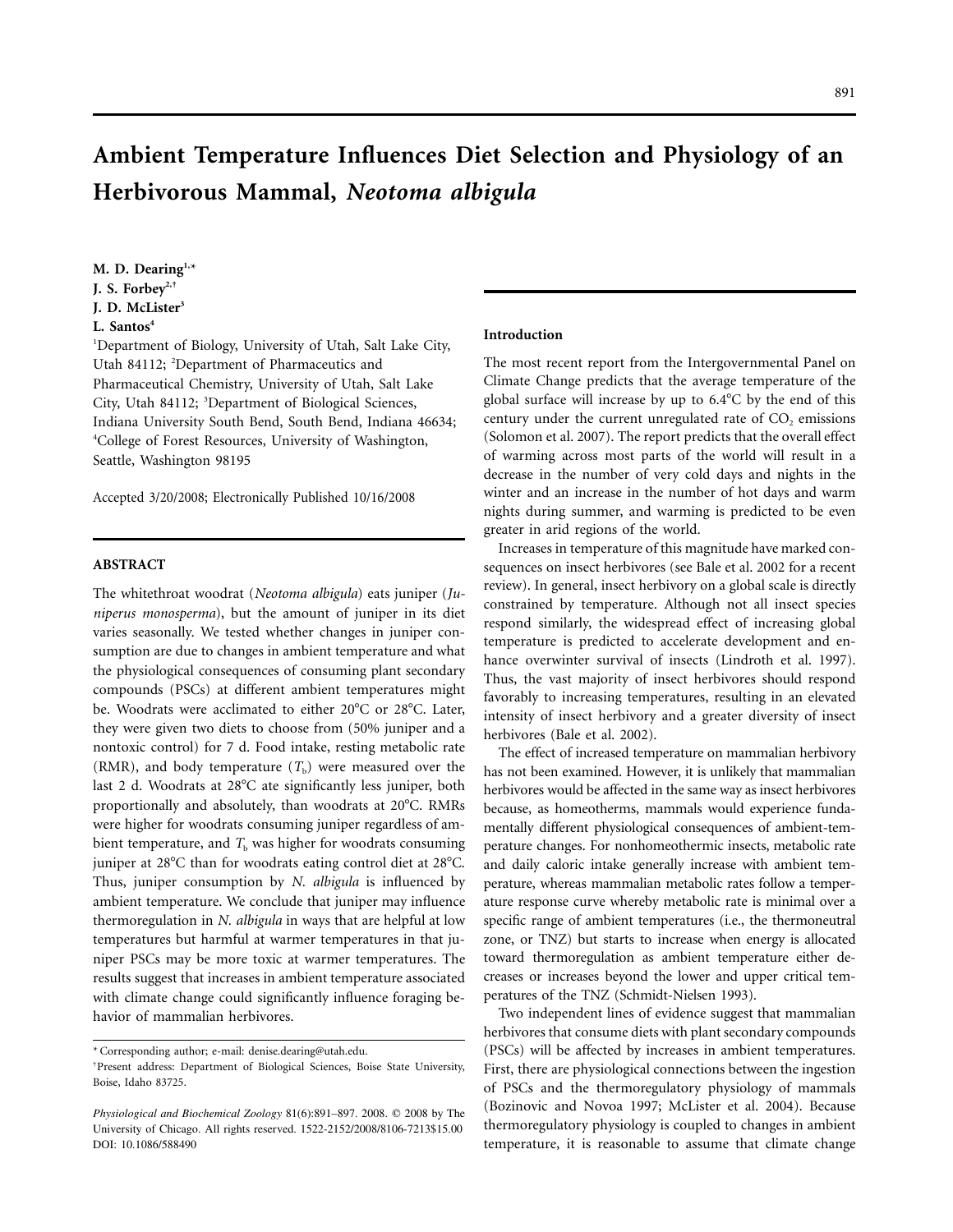could influence plant-mammal interactions through the effects of PSCs on thermoregulation. Furthermore, pharmacological studies on laboratory rodents indicate that the toxicity of many xenobiotics is temperature dependent. In several cases, increases in ambient temperature decrease the dose required for toxicity (Gordon et al. 1988; Gordon 1993).

We selected *Neotoma albigula*, the whitethroat woodrat, to begin to evaluate the interactions of temperature and PSCs in mammalian herbivores. *Neotoma albigula* is a generalist herbivore common in the Great Basin and Sonoran deserts of the southwestern United States (Macedo and Mares 1988). In areas of the Great Basin Desert, juniper (*Juniperus monosperma* and *Juniperus osteosperma*) composes 18%–35% of its diet (Dial 1988; M. D. Dearing, personal observations). Juniper has notable levels of PSCs, particularly terpenes and, to a lesser extent, phenolics (Adams et al. 1981; Núñez-Hernández et al. 1989). The limited amount of juniper that *N. albigula* can consume is largely dictated by PSCs and not nutrient content (Dearing et al. 2000; Sorensen et al. 2005*b*). The diet composition of *N. albigula* is seasonally variable, with a high percentage of juniper during the winter but a low percentage during the summer (Dial 1988). One hypothesis to explain the seasonal shift in diet of *N. albigula* is that a reduced availability of herbaceous, ephemeral plants forces woodrats to rely more heavily on juniper during the winter. Alternatively, *N. albigula* may regulate juniper consumption in conjunction with physiological interactions among PSCs, ambient temperature, and thermoregulation. Our previous work on the effects of juniper on thermoregulation in woodrats revealed significant effects of temperature acclimation and diet such that *N. albigula* acclimated to warmer temperatures (25 $^{\circ}$ C) had higher costs of thermoregulation when feeding on a diet containing juniper than woodrats acclimated to lower temperatures (18°C; McLister et al. 2004). Furthermore, the results suggested that the foraging behavior and physiology of the generalist woodrat, *N. albigula*, may change with increasing ambient temperatures such that plants with secondary compounds would be less preferred under warmer conditions.

In this study, we tested the hypothesis that seasonal changes in diet selection in *N. albigula* are dependent on ambient temperature and not the relative availability of juniper by offering individual woodrats a choice of juniper and nonjuniper diets and comparing the proportional voluntary consumption of juniper at different temperatures. We also investigated the effect of temperature-altered diet selection on thermoregulation by measuring the resting metabolic rate (RMR) and the body temperature  $(T<sub>b</sub>)$  of animals acclimated to different temperatures.

#### **Material and Methods**

#### *Animals*

A total of nine adult *Neotoma albigula* were used. All animals were either trapped in Coconino County, Arizona, or were born in captivity to pregnant mothers that were collected from the same location. We also collected fresh juniper from the animal

collection sites and stored it on dry ice until transfer to a freezer  $(-20^{\circ}C).$ 

From the time of their capture or birth, to the beginning of the experiment, all animals were maintained at 22°C on a 12L : 12D light cycle in the animal facility of the Biology Department, University of Utah. Each animal was maintained in the animal facility on a diet of rabbit chow (Harland Teklad 2031) for at least 6 mo before the start of the experiment. All experiments were approved by the University of Utah Institutional Animal Care and Use Committee (protocol 04 0212).

#### *Temperature and Diet Treatments*

The basis of the experiment was to compare voluntary intake of juniper by woodrats after acclimation to two ambient temperatures. Woodrats were housed in metabolic cages (Nalgene 650-0100) and acclimated to either  $20^{\circ}$ C ( $n = 4$ ) or  $28^{\circ}$ C  $(n = 5)$  in a standard animal room with central air/heating for temperature control. These temperatures were selected to be either just below the TNZ  $(20^{\circ}C)$  or within the TNZ  $(28^{\circ}C;$ McLister et al. 2004) and are reflective of temperatures in the animals' natural habitat. At the study site from which the woodrats were collected, temperatures are highest during the summer months and are similar to the warmer acclimation temperature used in this study (28°C; http://www.wrcc.dri.edu/cgi-bin/ cliMAIN.pl?az9542). The mean maximum temperatures for May–September at the study site exceeded the warmer acclimation temperature used in this study (28°C). Moreover, 3 mo (June–August) have average daily temperatures close to 28°C. Woodrats were acclimation for 21 d before initiation of dietary treatment, during which they were fed rabbit chow. Woodrats did not differ in body mass between the two acclimation temperatures at the completion of the 21-d acclimation period (20°C: 200  $\pm$  3.8 g; 28°C: 194  $\pm$  6.3 g;  $F_{1,8}$  = 0.59, *P* > 0.05).

Three diet treatments were used during the experiment. The first two diets and their order of feeding were intended to preexpose woodrats to the diets offered during the choice trial. The "nontoxic" diet was a control formulation that emulated the nutritional contents of juniper foliage while lacking PSCs (see Sorensen et al. 2005*b* for nutritional composition). This diet consisted of ground rabbit chow (Harland Teklad 2031), supplemented with cellulose, starch, sucrose, protein, oil vitamins, and minerals. We used the nontoxic diet as a control to compare to the choice trial. The second diet treatment, 25% juniper (dry weight [dw]) and 75% control diet (dw), was provided to gradually acclimate woodrats to the 50% juniper diet to be used in the choice trial. Previous feeding trials revealed that woodrats ingest greater quantities of juniper with gradual concentration increases of juniper in the diet. The third diet was 50% juniper (dw) and 50% control diet (dw). Junipercontaining diets were prepared from juniper collected at the animal collection site and frozen until use. Before the start of the experiment, juniper foliage cleaned of stems and twigs was ground on dry ice and homogenized in a single batch and stored in the freezer until diet preparation. All control and juniper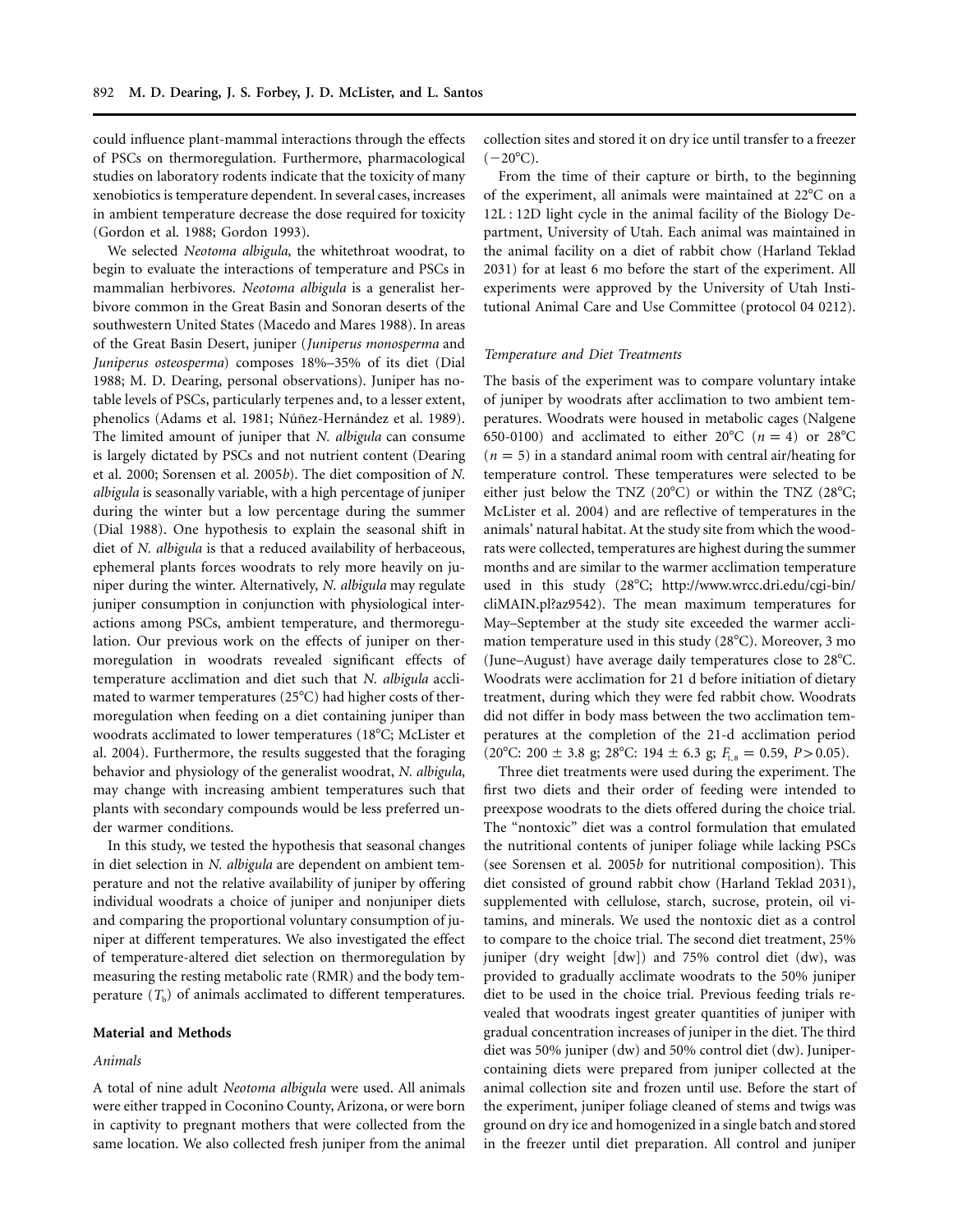diets were prepared daily during the experiment and contained approximately 50% water by wet weight. We could not eliminate evaporation of terpenes (∼40% loss after 12 h; A.-M. M. Torregrossa, personal communication) during diet presentation; therefore, we focused on keeping terpene concentration as high as possible by making diets daily from frozen juniper stock, adding water to the diet, and presenting freshly made diet to woodrats just before their primary feeding time (dark onset).

The three diet treatments were used in the following sequence: (1) nontoxic only, (2) 25% juniper only, and (3) a choice of nontoxic and 50% juniper diets. The third treatment in the sequence was the choice trial used to compare diet selection under the two temperature regimes. The nontoxic diet was used for the first 3 d, followed by the 25% juniper diet for 2 d, followed by the choice trial for 7 d. The diets were offered to the woodrats through feeding hoods attached to the metabolic cages. The hoods prevent significant movement of diet within the cage and have separate collectors for spillage. All diets were fed ad lib. During the choice trial, woodrats were presented with equal amounts (30 g each) of nontoxic and 50% juniper presented simultaneously in separate feeder hoods. The amount of diet given in each feeder exceeded daily intake. We measured food intake as the average of the last 2 d of each diet treatment.

#### *Metabolic Rate and Body Temperature Measurements*

On the last 2 d of the nontoxic diet and the choice trial, RMR and  $T<sub>b</sub>$  were measured. Each animal was placed inside a 500mL metabolic chamber for 1 h. A temperature probe inside each chamber provided an accurate measurement of ambient temperature. Chambers were covered in black paper to minimize disturbance of animals. The RMR of woodrats were collected between 0900 and 1400 hours. Because woodrats are nocturnal and the majority of food consumption occurs at the beginning of the dark cycle, the diurnal measurement period constituted the time when specific dynamic action is minimal and woodrats are in the resting phase of their activity cycle (M. D. Dearing, personal observation). A constant airflow of 500 mL/min was drawn through the chamber. Each woodrat was acclimated to the metabolic chamber for the first half-hour. During the second half-hour, the effluent airflow was channeled through an AEI oxygen analyzer after first passing through drying tubes containing Drierite and barium hydroxide to remove water vapor and  $CO<sub>2</sub>$ , respectively. The oxygen analyzer calculated the fractional volume of oxygen in the effluent air to a precision of 0.01%. LabVIEW software was used to calculate the total volume of oxygen consumed, adjusted to sTPD, every 30 s, following the procedure outlined by Depocas and Hart (1957) for an open-circuit system with the outlet air metered. From each half-hour of oxygen consumption data recorded for each animal, the RMR was taken to be the average rate of oxygen consumption during the 6-min interval in which oxygen consumption was lowest. RMR was measured twice for

each animal on each treatment on two consecutive days, and these values were averaged within a treatment.

Immediately after each hour inside the metabolic chamber,  $T<sub>b</sub>$  was measured by inserting a probe 2–3 cm into the rectum. The temperature probe was a thermistor calibrated at 36°C and 40°C to generate a linear equation for converting the resistance of the thermistor into degrees Celsius. The thermistor resolved differences of 0.05°C. To minimize direct handling of the animals during  $T<sub>b</sub>$  measurement, animals were transferred directly and voluntarily from the metabolic chamber to a short plastic tube that exposed the hindquarters of the animal. The temperature probe was inserted for 45 s, and the woodrats were held secure in position in the tube by lightly holding the base of the tail between the thumb and forefinger.

Repeated-measures ANOVAs were used to separately evaluate the response variables of body mass, intake, RMR, and  $T<sub>b</sub>$ , with temperature treatment (20°C vs. 28°C) as the between-subjects effect and dietary treatments (nontoxic vs. choice) as the within-subjects effect. The 25% juniper diet treatment was an acclimation treatment; thus, we did not include this treatment in the statistical analyses. Separate one-way ANOVAs were used to examine the effect of temperature on the absolute and relative intakes of the nontoxic and 50% juniper diets during the choice trial. Ad hoc comparisons were performed within each temperature treatment with a Bonferroni-corrected  $\alpha$  (0.025 for two comparisons) when significant interactions between temperature and diet treatment were detected. All statistical analyses were performed using JMP 4 software for Macintosh.

#### **Results**

Woodrats did not differ in body mass in response to temperature or diet treatments (Table 1). Woodrats were in steady state for body mass throughout the experiment.

Temperature significantly affected total food intake. Woodrats acclimated to 20°C had intakes 1.9–2.2 times those of woodrats acclimated to 28°C treatment (Table 1). Diet treatment did not affect total food intake (Table 1). However, ambient temperature altered diet selection, as revealed by differential diet composition across temperature treatments. During the choice trial, when animals could freely select the amount of juniper in the diet, woodrats at 28°C voluntarily consumed relatively and absolutely less juniper than woodrats at 20°C. Animals acclimated to 20°C had juniper intakes about four times those at 28°C (% juniper intake:  $17.4 \pm 4.0$  at 20°C vs.  $4.2 \pm 1.0$  at 28°C;  $F_{1, 8} = 12.9, P = 0.009$ ). Temperature did not significantly affect the absolute amount of nontoxic diet consumed during the choice treatment (nontoxic diet intake per day:  $9.6 \pm 0.2$  g at  $20^{\circ}$ C vs.  $7.1 \pm 0.5$  g at  $28^{\circ}$ C;  $F_{1, 8} = 1.56$ ,  $P > 0.05$ ).

RMR was affected by both temperature and diet selection (Table 1). Woodrats at 20°C had RMRs 1.5-1.6 times those of woodrats at 28°C regardless of diet treatment (Table 1). Diet treatment also had a significant effect on RMR. RMR was significantly elevated when juniper was ingested in the choice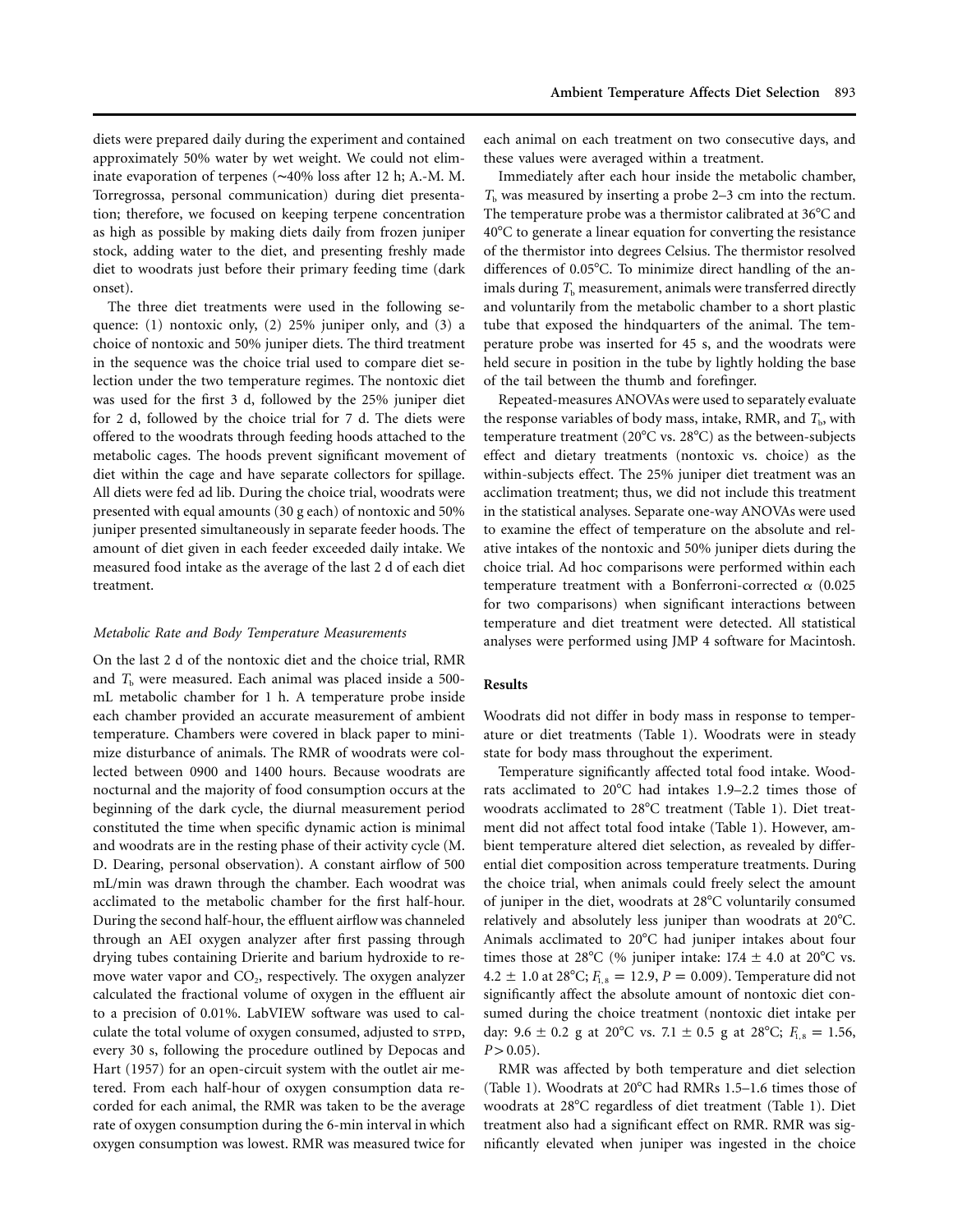|                       |                 |                 | ANOVA Results <sup>a</sup> |       |      |                  |              |                  |
|-----------------------|-----------------|-----------------|----------------------------|-------|------|------------------|--------------|------------------|
|                       | Diet Treatment  |                 | Temperature                |       | Diet |                  | $T \times D$ |                  |
|                       | Nontoxic        | Choice          | F                          | P     | F    | $\boldsymbol{P}$ | F            | $\boldsymbol{P}$ |
| Body mass $(g)$       |                 |                 | 2.24                       | .18   | 4.64 | .07              | .02          | .90              |
| $28^{\circ}$ C        | $184 \pm 6.29$  | $189 \pm 9.01$  |                            |       |      |                  |              |                  |
| $20^{\circ}$ C        | $200 \pm 3.67$  | $205 \pm 7.05$  |                            |       |      |                  |              |                  |
| Total intake (g DM/d) |                 |                 | 34.6                       | .0006 | 1.85 | .22              | .45          | .52              |
| $28^{\circ}$ C        | $6.3 \pm .75$   | 7.8 $\pm$ .61   |                            |       |      |                  |              |                  |
| $20^{\circ}$ C        | $13.9 \pm 1.05$ | $14.4 \pm 1.58$ |                            |       |      |                  |              |                  |
| $RMR$ (mL/min)        |                 |                 | 39.4                       | .0004 | 12.4 | .01              | .13          | .73              |
| $28^{\circ}$ C        | $1.5 \pm .15$   | $2.1 \pm .14$   |                            |       |      |                  |              |                  |
| $20^{\circ}$ C        | $2.5 \pm .28$   | $3.2 \pm .15$   |                            |       |      |                  |              |                  |
| $T_{\rm h}$ (°C)      |                 |                 | .88                        | .38   | 22.9 | .002             | 5.53         | .05              |
| $28^{\circ}$ C        | $37.4 \pm .21$  | $39.0 \pm .26$  |                            |       |      |                  |              |                  |
| $20^{\circ}$ C        | $37.4 \pm .59$  | 38.0 $\pm$ .62  |                            |       |      |                  |              |                  |

Table 1: Summary of ANOVAs for body mass, total intake, resting metabolic rate (RMR), and body temperature  $(T<sub>b</sub>)$  in woodrats

Note. Results are presented as mean  $\pm$  SE. DM  $=$  dry mass. Woodrats were acclimated to 28°C or 20°C and fed a nontoxic control diet followed by a choice between the control diet and a diet containing 50% juniper in separate feeders. Temperature is the between-subjects effect, diet is the within-subjects effect, and "T  $\times$  D" represents their interaction.

<sup>a</sup> For all ANOVA results,  $df = 1, 7$ .

treatment, compared to RMR on the nontoxic treatment. At 28°C, the RMR of woodrats on the choice treatment was 1.4 times that of woodrats on the nontoxic treatment, whereas at 20°C, the RMR of woodrats on the choice treatment was 1.3 times that of woodrats on the nontoxic treatment (Table 1). The temperature  $\times$  treatment interaction was not significant.

The  $T<sub>b</sub>$  was not affected by ambient temperature but was affected by diet selection (Table 1). The effect of diet selection on  $T<sub>b</sub>$  was not uniform across temperature treatments, as indicated by a significant interaction effect (Table 1). Woodrats acclimated to 28°C had  $T<sub>b</sub>$  1.6°C higher on the choice treatment than on the nontoxic treatment, whereas woodrats acclimated to 20 $^{\circ}$ C had  $T_{\rm b}$  0.6 $^{\circ}$ C higher on the choice treatment than on the nontoxic treatment, although this latter difference was not significant.

#### **Discussion**

Ample evidence indicates that global warming directly affects insect herbivory (Bale et al. 2002). However, far fewer data exist for the effect of global warming on mammalian herbivory. Our results suggest that ambient temperature can influence diet selection in mammalian herbivores and that increasing temperatures associated with climate change may restrict the ability of mammalian herbivores to feed on plants high in PSCs. Previous studies revealed that ambient temperature influences diet selection of mammals with respect to nutrient content. For example, changes in ambient temperature can cause a change in the proportion of lipids ingested or a switch in preference from unsaturated to saturated fats (Aubert et al. 1995; Hiebert et al. 2000). The diets we used, however, were nutritionally equivalent and differed only in the presence or absence of juniper PSCs, known for their strong influence on ingestive behavior. To our knowledge, the work presented here is the first to examine the interaction of PSCs and temperature on diet selection in herbivorous mammals, and the results show a profound effect of ambient temperature on diet selection. At warmer temperatures, woodrat herbivores significantly reduced the quantity of PSCs in their diet. Moreover, the incorporation of even small amounts of PSCs in the diet had a larger effect on  $T<sub>b</sub>$  and metabolic rate at warmer temperatures than at cooler temperatures. We propose that woodrats reduce or avoid consumption of juniper in warmer temperatures (summer), when PSC ingestion causes a marked physiological challenge, but consume juniper during colder periods (winter), when they either have higher tolerance to toxins or derive an energetic benefit from juniper.

We acknowledge the limitations of this research in that we investigated a single species of herbivore and a single plant species. However, the potential implications of temperature effects on diet and foraging choices warrant further research to determine the generality of these results among mammalian herbivores. For the remainder of the discussion, we consider first the effects of climate change on woodrats and then the possible physiological mechanisms responsible for the observed differences in juniper consumption between woodrats at different temperatures. We expand on our results to speculate about mammalian herbivores in general.

#### *Woodrats and Climate Change*

Our results suggest that temperature changes associated with climate change could significantly affect the foraging ecology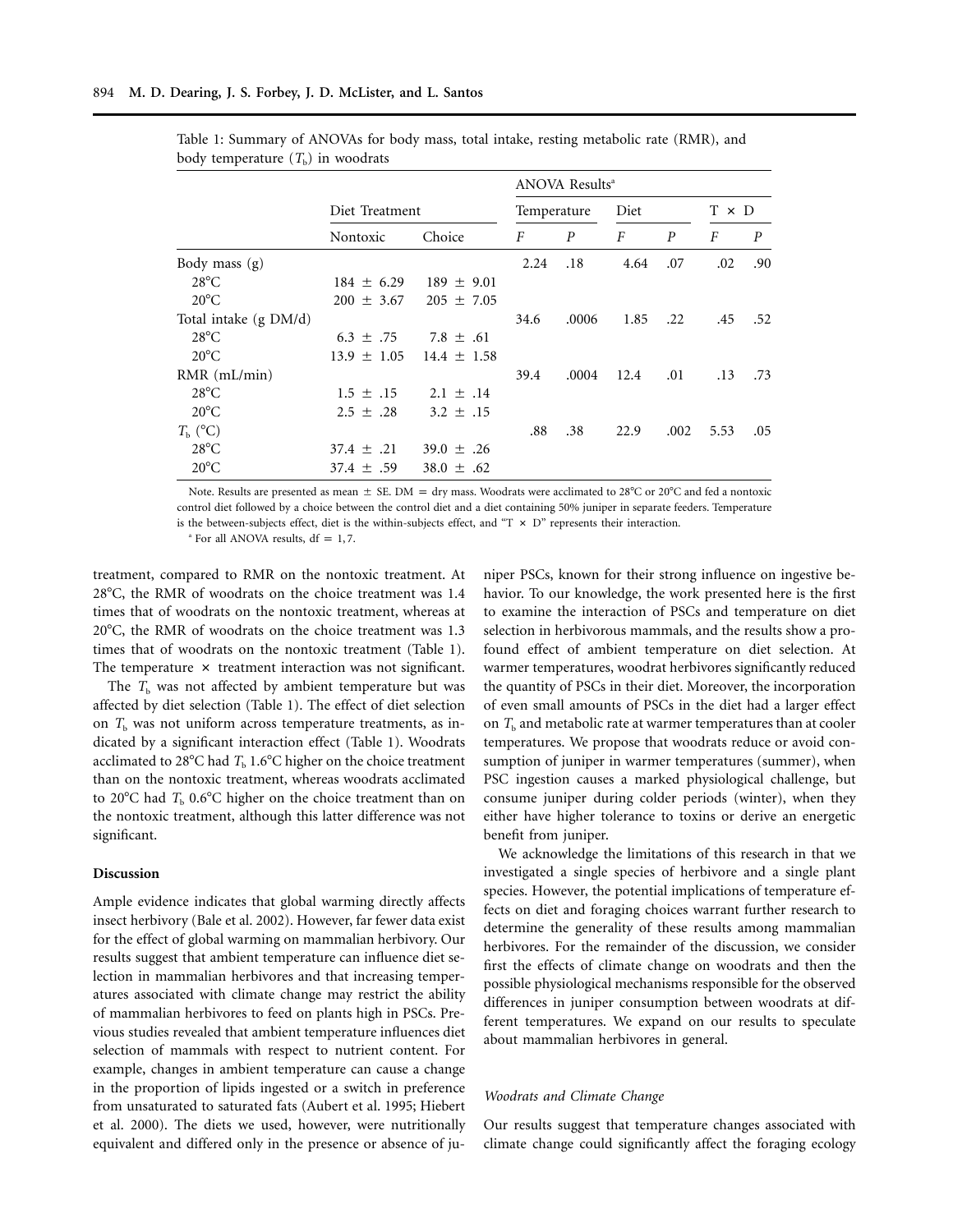of woodrat herbivores. A series of elegant articles by Smith and colleagues demonstrated that *Neotoma albigula*, as well as other species of *Neotoma*, are sensitive to changes in temperature on both evolutionary and ecological timescales (Smith et al. 1995, 1998; Smith and Betancourt 2006). They found that body size of *Neotoma* responded to changes in temperature in a manner that conforms to Bergmann's rule: as temperature increased, body size decreased. For example, in *Neotoma cinerea*, temperature fluctuations over the past 25,000 yr accounted for a significant fraction of the variation observed in body size. As temperatures increased, body size decreased by as much as 30% (Smith et al. 1995). Changes in body size of *Neotoma* have also been witnessed in ecological time. In an 8-yr period, body mass of *N. albigula* decreased by ~9% during a 3°C rise in average maximal temperature (Smith et al. 1998).

The work of Smith and colleagues indicates that the increases in global temperatures predicted for the next century will likely result in a decrease in the body size of woodrats (Smith et al. 1995, 1998; Smith and Betancourt 2006). Whether a reduction in body size will exacerbate or offset temperature-induced toxicity of PSCs is depends on how the TNZ changes with alterations in body size. The effect of increasing global temperatures on temperature-induced toxicities could be magnified if the lower critical temperature of the TNZ of smaller woodrats is higher than that of larger woodrats. In this case, a reduction in body size concomitant with an increase in lower critical temperature may result in temperature-induced toxicities being realized at higher ambient temperatures. Alternatively, if smaller woodrats have narrower TNZs than larger woodrats (Vaughn et al. 2000), then the effect of temperature-induced toxicity may be offset. The connections among body size, TNZ, and temperature-dependent toxicity requires further study to determine the exact nature of the relationship.

#### *Implications for Other Mammalian Herbivores*

Recent work on the North American pika (*Ochotona princeps*), a small herbivorous lagomorph, suggests that some mammalian herbivores may already be experiencing the effects of global warming (Beever et al. 2003; Grayson 2005). A resurvey of 25 populations of the North American pika across the Great Basin indicated that 28% of the original populations surveyed within the past 100 yr were locally extinct (Beever et al. 2003). Elevated temperature was suggested as a partial but significant cause of the extinctions. Increased toxicity of PSCs in the pika diet under elevated temperature may have played a role in the extirpation of these populations. Pikas are known for their seasonal variability in diet selection (Huntly et al. 1986; Dearing 1997*b*). The summer diet is consumed immediately and is low in PSCs. In contrast, the winter diet is stored for consumption during the winter and has initially high PSC concentrations that decay to palatable levels after months of storage (Dearing 1997*a*, 1997*b*). If PSC toxicity in pikas is temperature sensitive, then warmer temperatures in autumn and early winter may restrict the ability of a pika to consume the toxic plants stored in the

winter diet, which could negatively affect winter survival and potentially lead to local extinctions.

If we assume that a general effect of elevated temperature on herbivorous mammals is to lower the toxic dose of PSCs, we propose the following hypotheses for future study. We predict that the mammalian herbivores most influenced by global warming will be generalist species that ingest PSCs, folivores in particular. Folivorous mammals tend to ingest more PSC than granivorous ones because grasses invest less in chemical defense than trees and shrubs (Crawley 1997). Generalists appear to be more sensitive to concentration changes and less able to cope with increases in PSC concentrations from a single plant species in their diet than specialists (Sorensen et al. 2005*a*). Specialist herbivores are predicted to have evolved efficient biochemical mechanisms to deal with the PSCs in their diet (Green et al. 2004; Sorensen et al. 2005*a*, 2005*b*; Haley et al. 2007) and therefore are likely have a physiological tolerance in excess of the average concentration ingested daily. Thus, specialists are predicted to be able to cope with increases in toxicity of their host plant. In addition, it could be fruitful to examine herbivorous mammals with documented seasonal differences in diets because these may be species with temperatureinduced differences in toxicity. Finally, because warming is expected to be greater in arid regions than in mesic habitats (Solomon et al. 2007), desert herbivores may be more affected than forest or savannah dwellers.

#### *PSCs and Thermoregulation*

One physiological mechanism linking thermoregulation to PSCs is regulated hypothermia, whereby small mammals enhance their ability to detoxify a xenobiotic compound by downregulating their  $T<sub>b</sub>$  (Gordon 1993). As ambient temperature increases, the ability of a mammal to dissipate heat and downregulate temperature may also decrease such that it would be more difficult to detoxify compounds via regulated hypothermia at higher ambient temperatures (Gordon et al. 1988; Gordon 1993). For example, the lethal doses of 57 diverse xenobiotics (e.g., caffeine, ephedrine) were significantly lower when laboratory rats were tested at higher ambient temperatures (i.e., the lower the lethal dose, the more toxic the compound; Keplinger et al. 1959). Interestingly, the higher temperatures used in these previous experiments were within the animal's TNZ, while the lower temperatures were slightly below the lower critical temperature. We see a parallel with this study in that *N. albigula* was less tolerant of juniper PSCs at ambient temperatures within its TNZ than at temperatures below its TNZ. However, we did not observe the expected decrease in  $T<sub>b</sub>$  associated with regulated hypothermia, suggesting that regulated hypothermia may not play a role in *N. albigula*. Nevertheless, any interference with thermoregulation that causes an increase in  $T<sub>b</sub>$  at warmer ambient temperatures would tend to increase the toxicity of the PSCs in juniper. Given that the only observed increase in  $T<sub>b</sub>$  in this study was in woodrats exposed to juniper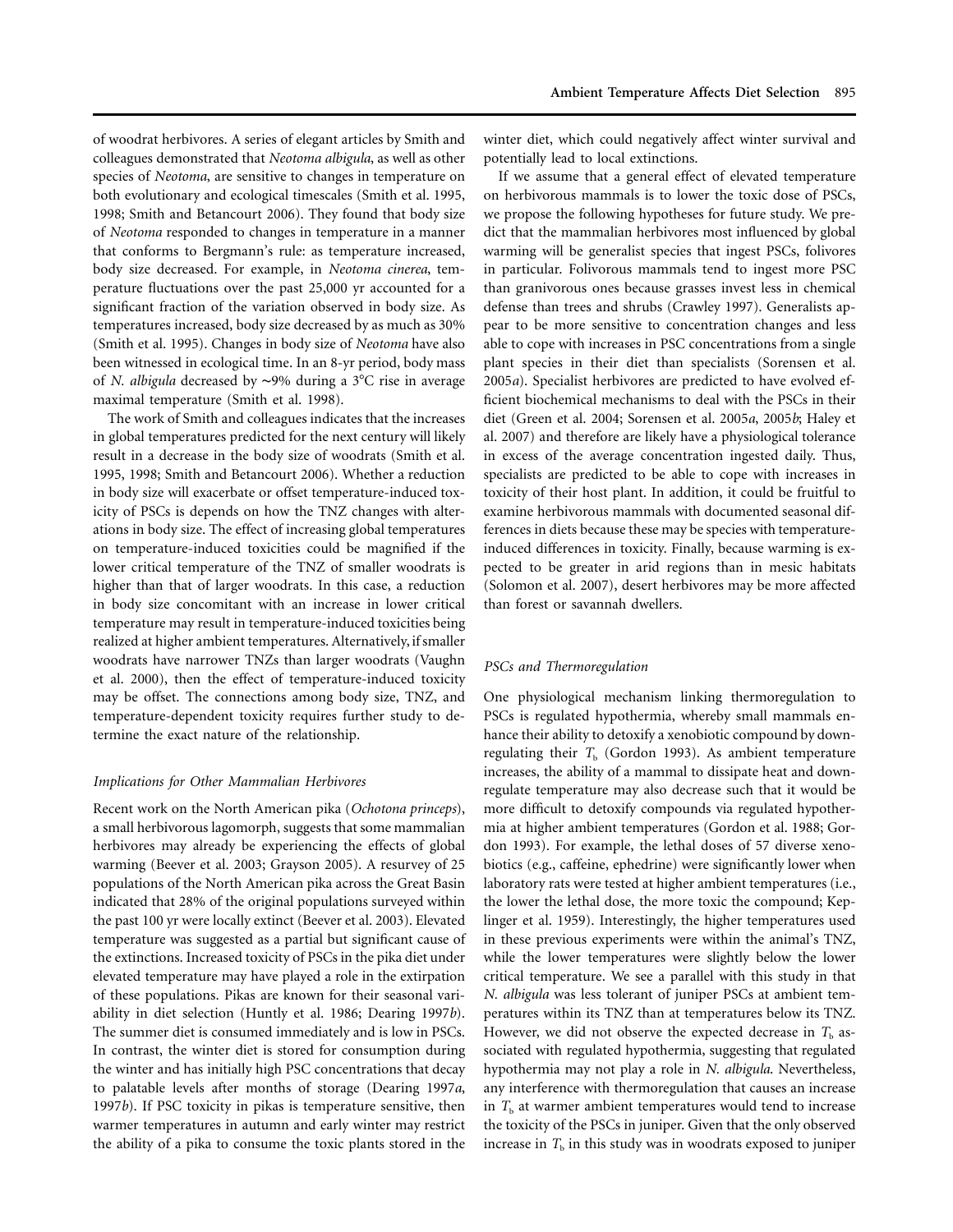(Table 1), it seems plausible that juniper contains PSCs that interfere with thermoregulation.

One or more of the specific PSCs in juniper could have a direct pharmacological effect on thermoregulation in *N. albigula*. Vasoconstriction induced by PSCs or other toxins can hinder the ability to dissipate heat under warm conditions, sometimes dangerously so (e.g., fescue toxicosis; Oliver et al. 1993), and other species of juniper contain PSCs that are vasoactive (Gardner et al. 1998). McLister et al. (2004) found that the thermoregulatory effect of juniper on *N. albigula* was most likely attributable to reduced heat dissipation (i.e., lower conductance), and the elevated  $T<sub>b</sub>$  observed for *N. albigula* that ate juniper in this study is also consistent with reduced heat dissipation.

Alternatively, juniper could contain PSCs that induce thermogenesis. Although thermogenesis has not yet been demonstrated for any known PSCs in juniper, other PSCs, such as capsaicin and caffeine, are noted for their thermogenic activity in humans (Westerterp-Plantenga et al. 2006). Turpentine contains PSCs similar to those in juniper (Mirov et al. 1962; Adams et al. 1981) and is routinely used to experimentally induce hyperthermia in laboratory animals (Xie et al. 2006; Hernández-Espinosa et al. 2007). Subcutaneous administration of turpentine elevated *T*<sub>b</sub> of mice (Hernández-Espinosa et al. 2007) and rabbits (Xie et al. 2006) more than  $1^{\circ}$ C for 6–24 h after administration. Furthermore, if PSCs in juniper are thermogenic or vasoconstrictive, woodrats would experience increased toxicity at ambient temperatures within or above their TNZ because of a reduced ability to transfer heat. In contrast, at temperatures below the TNZ—that is, 20°C—woodrats can more easily dissipate excess body heat to the environment. The *T*<sup>b</sup> and RMR were significantly greater in woodrats that consumed juniper than in those on the control diet (Table 1). Also, the 1.6 $\rm ^{o}C$  elevation in  $T_{\rm b}$  of woodrats consuming juniper at 28°C, compared with those eating a nontoxic diet, is considered toxic or pyretic in other species (Xie et al. 2006).

Regardless of whether juniper PSCs are vasoactive or thermogenic, woodrats under winter conditions could benefit from the thermal consequences of ingesting juniper (McLister et al. 2004). Increased ingestion of juniper by *N. albigula* in the winter has been attributed to a reduction in availability of more preferred items (Dial 1988). The possibility exists that woodrats increase juniper consumption in winter because it is less toxic under the colder ambient conditions and ingestion has marked thermoregulatory benefits (McLister et al. 2004). Therefore, *N. albigula* could be deliberately increasing its juniper consumption in the winter to enhance thermoregulation. Other mammalian herbivores that do not hibernate may also capitalize on reduced toxicity and enhanced thermoregulatory properties of PSCs at cooler ambient temperatures.

Our results indicate that woodrats under laboratory conditions respond to changes in ambient temperatures by significantly altering diet selection to reduce incorporation of toxic plants. In the future, we will expand our research to test other species of woodrats as well as other species of small mammals.

It would be of great interest to know how broadly this phenomenon applies to other mammalian herbivores, particularly those with larger body sizes. We are not equipped to conduct studies on large mammals in our laboratory but hope that others with facilities for animals >10 kg will undertake such studies in the near future. In addition to laboratory studies, it is essential to expand this work to population-level studies to determine how the changes observed in individuals will play out in populations under field conditions. Such results could yield critical information for predicting the distributions of herbivorous mammals relative to changing temperatures in the next century.

#### **Acknowledgments**

We thank W. Hudson from Wupatki National Monument for providing housing during woodrat collecting trips. H. Baldwin, R. Boyle, D. Greene, C. Heilderberger, and S. O'Grady assisted in collecting woodrats in the field; C. Turnbull, E. Van Dijk, J. Thammavong, and J. Morris contributed to the care and maintenance of the woodrat colony at the University of Utah; J. Thammavong and J. Morris assisted in data collection. K. Smith assisted with manuscript preparation. Two anonymous reviewers provided insightful comments. This work was supported by National Science Foundation grant IBN 0236402 to M.D.D.

#### **Literature Cited**

- Adams R.P., T.A. Zanoni, E. von Rudloff, and L. Hogge. 1981. The southwestern USA and northern Mexico one-seeded junipers: their volatile oils and evolution. Biochem Syst Ecol 9:93–96.
- Aubert A., G. Goodall, and R. Dantzer. 1995. Compared effects of cold ambient temperature and cytokines on macronutrient intake in rats. Physiol Behav 57:869–873.
- Bale J.S., G.J. Masters, I.D. Hodkinson, C. Awmack, T.M. Bezemer, V.K. Brown, J. Butterfield, et al. 2002. Herbivory in global climate change research: direct effects of rising temperature on insect herbivores. Global Change Biol 8:1–16.
- Beever E.A., P.F. Brussard, and J. Berger. 2003. Patterns of apparent extirpation among isolated populations of pikas (*Ochotona princeps*) in the Great Basin. J Mammal 84:37– 54.
- Bozinovic F. and F.F. Novoa. 1997. Metabolic costs of rodents feeding on plant chemical defenses: a comparison between an herbivore and an omnivore. Comp Biochem Physiol A 117:511–514.
- Crawley M. 1997. Plant-herbivore dynamics. Pp. 401–474 in M. Crawley, ed. Plant Ecology. Blackwell Science, Oxford.
- Dearing M.D. 1997*a*. Effects of *Acomastylis rossii* tannins on a mammalian herbivore, the North American pika, *Ochotona princeps*. Oecologia 109:122–131.
- ———. 1997*b*. The manipulation of plant toxins by a foodhoarding herbivore, *Ochotona princeps*. Ecology 78:774–781.